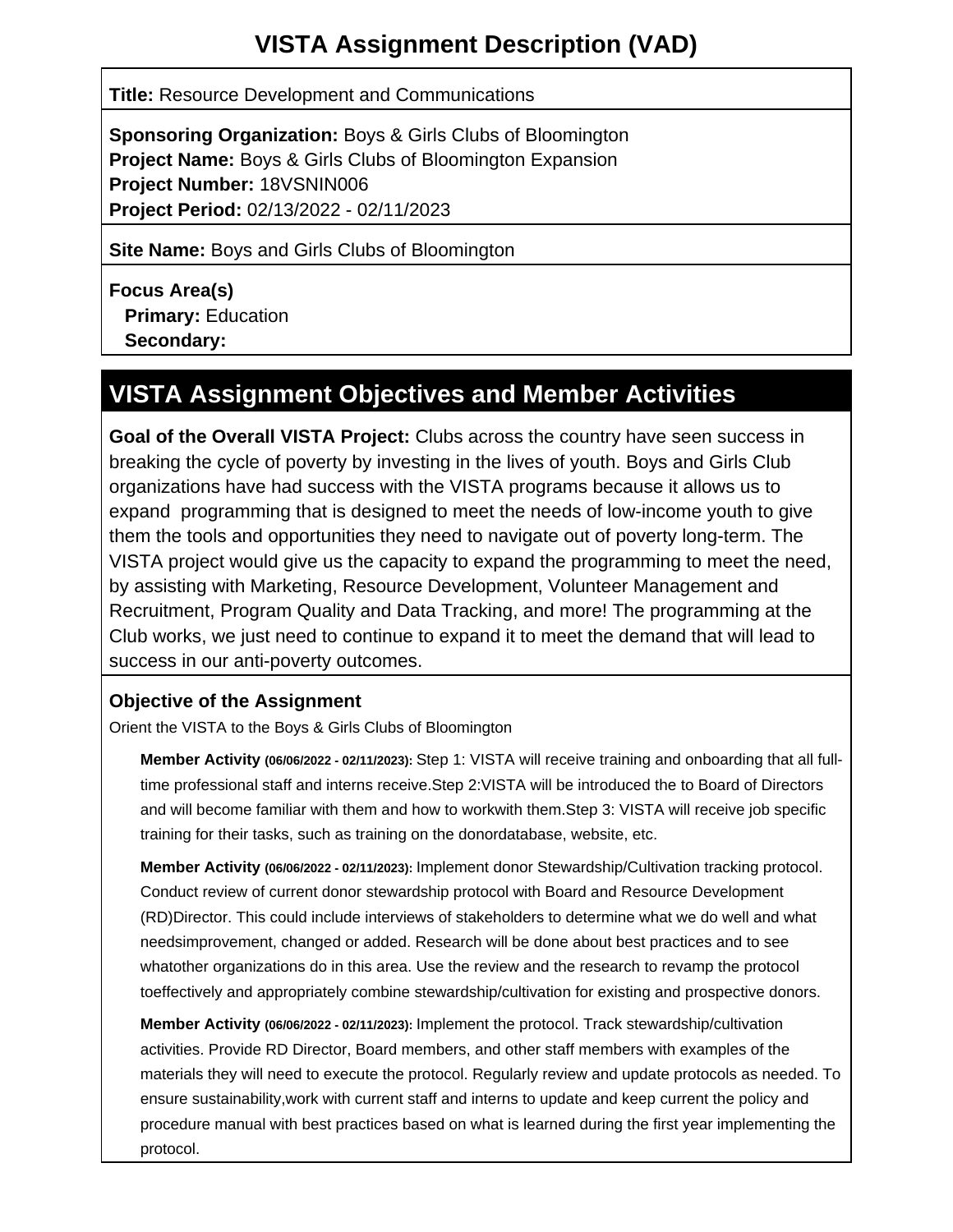### **Objective of the Assignment**

Streamline external communications.

**Member Activity (06/06/2022 - 02/11/2023):** Step 1: Conduct review of current external communications including newsletters for volunteers, staff, parents, and donors; blog; and social media campaigns, in order to outline gaps and areas of improvement. This could include interviews of stakeholders to determine what we do well and what needs improvement, changed or added.Step 2: Research will be done about best practices and to see what other organizations do in this area as well as ideas for streamlining external communications.

**Member Activity (06/06/2022 - 02/11/2023):** Step 3: Use the review and research to create an efficient external communications strategy and an editorial calendar.Step 4:Share external communications strategy with key staff members to train them on how to implement it.Then help them implement the plan.

**Member Activity (06/06/2022 - 02/11/2023):** Step 5: With staff, generate templates and examples for external communications including newsletters, social media updates, etc.Step 6: Create a bestpractices guide for external communications based on what is learned in the VISTA service period.Step 7: To ensure sustainability, work with core staff and interns to ensure continuity of external communications tasks, based on those best-practices in the guide.

### **Objective of the Assignment**

Develop marketing materials

**Member Activity (06/06/2022 - 02/11/2023):** Step 1: Conduct a review of current marketing materials and branding. This could include interviews of stakeholders to determine what we do well and what needs improvement, changed or added.Step 2: Research will be done about best practices and to see what other organizations do in this area.

**Member Activity (06/06/2022 - 02/11/2023):** Step 3: Use the review and research to establish an annual schedule for the development of marketing materials including winter appeal, annual report, and other fundraising materials.Step 4: With staff, work the marketing schedule including examples of how to: 1) design flyers and web banners to promote donating, volunteering and Clubs programs; 2) collect news stories, pictures and videos on the Clubs events and programs;and, 3) create engaging online content, including videos, photography, audio, and text.Step 5: Create a best-practices guide for marketing based on what is learned in the VISTA service period.

**Member Activity (06/06/2022 - 02/11/2023):** Step 6: To ensure sustainability, work with core staff and interns to assign clear marketing tasks, based on best practices, to be implemented annually.